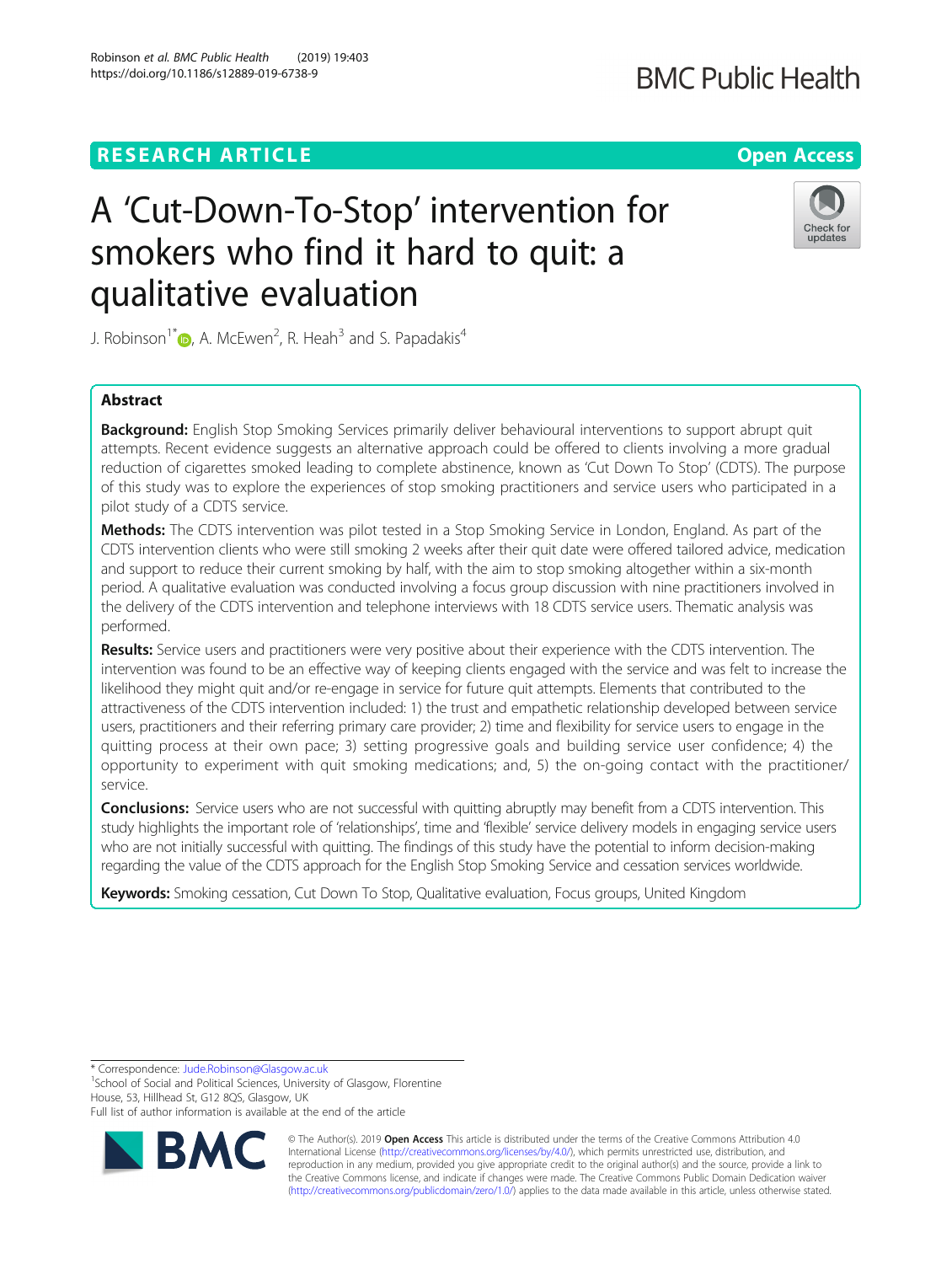# Background

While rates of smoking in the United Kingdom have dropped to approximately 15%, an estimated 7.4 million residents continue to smoke [[1\]](#page-9-0). Rates of smoking remain at over 25% in some populations that are associated with social and economic disadvantage [\[1\]](#page-9-0). The most effective method of quitting available to smokers is a combination of medication and behavioural support [[2,](#page-9-0) [3](#page-9-0)]. Most areas in England have local authority stop smoking services (SSS) that provide behavioural support and access to medication; these services are free to the public and stop smoking medications are free to those on low incomes [[2](#page-9-0), [3\]](#page-9-0). In 2016–2017, over 300,000 smokers set quit dates with local SSS [[4](#page-9-0)]. Around 51% of service users self-reported successfully quitting (36.8% co-validated) 4 weeks after their quit date [\[4](#page-9-0)]. Approximately 27% of SSS service users failed to stop smoking within the 4 week period after their quit date, and a further 23% were categorised as lost to follow up [[4\]](#page-9-0).

English SSSs generally provide support over six sessions which conclude 4 weeks post quit date and emphasize abrupt quitting [\[3](#page-9-0)]. Clients that have not been successful in quitting may not be offered further support to continue and extend their current quit attempt, but instead are advised to set a new 'quit date', again focussed on abrupt cessation. This is the case for people who may have reduced their smoking substantially but not quit, and who are known to be at risk of resuming their former smoking consumption. While some SSS may extend beyond the standard four-week post-quit date service delivery period, this is the exception and not the norm [[5\]](#page-9-0).

Given that more than half of service users are not successful in quitting at 4-weeks there is a need to examine how best to support this group of clients with quitting. While current service provision meets the needs of some people who want to quit, it is of critical importance to consider how the needs of smokers who may fail to quit, are lost to the service and/or who resume smoking within 4 weeks can be better served. This is consistent with the National Institute for Health and Care Excellence (NICE) Guidance (2016) which recommends service providers continue to work with clients offering counselling and pharmacotherapy beyond the 4-week period [[6](#page-9-0)]. Specifically, the challenge is not only to continue to attract people into English SSS, but also to sustain their engagement with services over time and support their cessation goals [[7\]](#page-9-0). This is particularly important for those who have previously made a quit attempt but have either been unsuccessful or have since relapsed, and as such may be reluctant to reengage with services [[8](#page-9-0), [9\]](#page-9-0).

Recent evidence suggests an alternative approach should be offered to clients of SSS known as 'Cut Down to Stop' (CDTS) or "Reduce to Quit" [[10\]](#page-9-0). Rather than focussing on abrupt abstinence, the CDTS approach involves a reduction of cigarettes smoked over time, leading to complete abstinence. The CDTS model uses progressive goal setting to help clients unable or unwilling to quit to gain experience with the process of quitting. Evidence has shown the combination of behavioural support and a first line quit smoking medication (e.g. nicotine replacement therapy or varenicline) as part of the CDTS approach can significantly increase rates of successful quitting [[10\]](#page-9-0). The purpose of this study was to explore the experiences of both stop smoking practitioners, as well as SSS service users, who participated in a pilot study of a CDTS intervention for individuals who have failed to stop smoking using the standard English SSS model. Findings of this study will provide insight regarding the role of the CDTS in meeting the cessation needs of clients unable to quit and inform future policy regarding English SSS delivery.

# Methods

# Design and setting

We conducted a qualitative evaluation of the CDTS intervention involving focus group discussion with nine stop smoking practitioners ('practitioners') and telephone interviews with 18 service users ('clients'). The evaluation took place between May and July 2016. The study was approved by the School of Law and Social Justice Ethical Review Board at the University of Liverpool. The CDTS intervention was implemented by the Kick-It SSS (Kick It; [https://www.kick-it.org.uk/.](https://www.kick-it.org.uk/)), which delivers services to three boroughs (Hammersmith & Fulham, Kensington & Chelsea, and City of Westminster) in London, UK. SSSs were delivered in smoking cessation clinics in over 100 GP practice clinics and in other community settings. Although the three boroughs are considered to be relatively affluent, there are areas of significant deprivation and the adult smoking prevalence is higher than the national rate [\[11\]](#page-9-0).

#### Intervention

CDTS intervention offered service users who are still smoking 2 weeks after their quit date further tailored support, medication and counselling to enable them to reduce their current smoking by half, with the aim of setting a new quit date, and stopping smoking altogether within a 6 month period. The CDTS intervention specifically aimed to boost service users' motivation by refocusing their goal to 'reduce by half' their daily cigarette consumption in the short term, and work toward complete cessation as a second step. The intervention protocol is found in Fig. [1](#page-2-0). All service users received three sessions (one pre-quit, one on the quit date, and one one-week post-quit) focussed on achieving total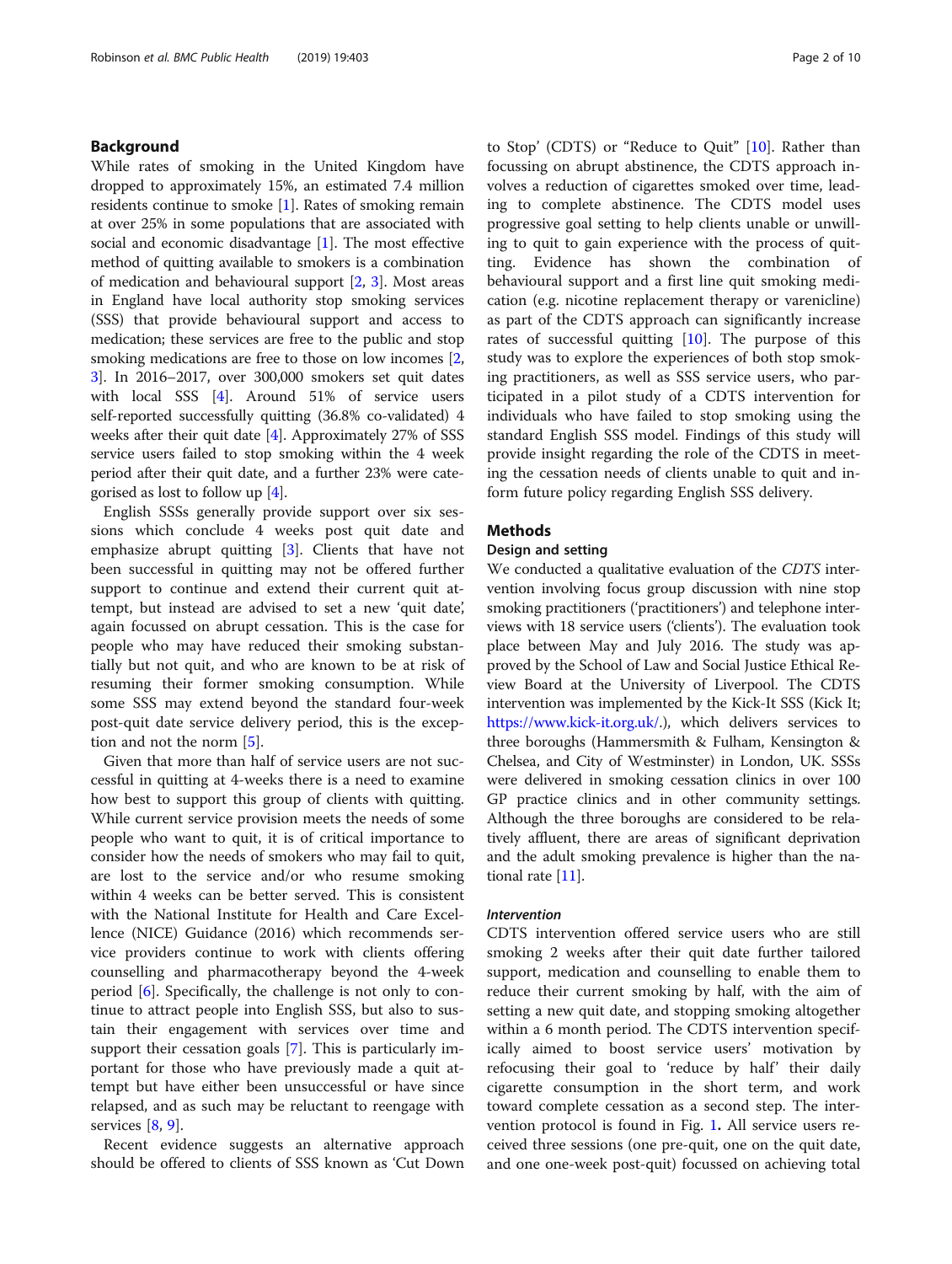<span id="page-2-0"></span>

abstinence as per the standard English SSS [\[3](#page-9-0)]. During a fourth session (two-weeks post-quit date), service users who were still smoking 2 weeks following their quit date were offered the opportunity to set a new goal of smoking reduction. Service users received two additional sessions (5th and 6th session) with the stop smoking practitioner, which focussed on reducing daily cigarette consumption by half, with the aim of setting a new quit date, and stopping smoking altogether within a 6 months period. Support from the practitioner continued for an additional 2-sessions (10–12 weeks) for individuals who wished to use the CDTS approach.

During these sessions service users were provided with behavioural support and continuation of medication accompanied by tailored advice on dosage to achieve a minimum of 50% reduction. Practitioners were able to tailor support based on the service users personal readiness and set progressive goals and encouraged clients to return to the service regardless of their success with achieving these goals (See Table [1\)](#page-3-0). All stop smoking practitioners were certified by the UK National Centre for Smoking Cessation and Training [\(www.ncsct.co.uk\)](http://www.ncsct.co.uk/). First line quit smoking medications (i.e. Nicotine Replacement therapy (NRT), varenicline or bupropion) were recommended to service users and was available cost-free to clients on low incomes. Medication was accessed by a letter of recommendation from the SSS to the client's General Practitioner. Service users who achieved reduction and were willing to stop completely afterwards, were able to use the standard SSS again (additional 6 sessions). For those who were happy with their level of reduction, a follow-up call was placed after 12 weeks.

# Procedures

Working closely with a contact at the SSS, all stop smoking practitioners ( $n = 9$ ) involved in the delivery of the CDTS intervention were invited to take part in this research study by email. As the practitioners knew one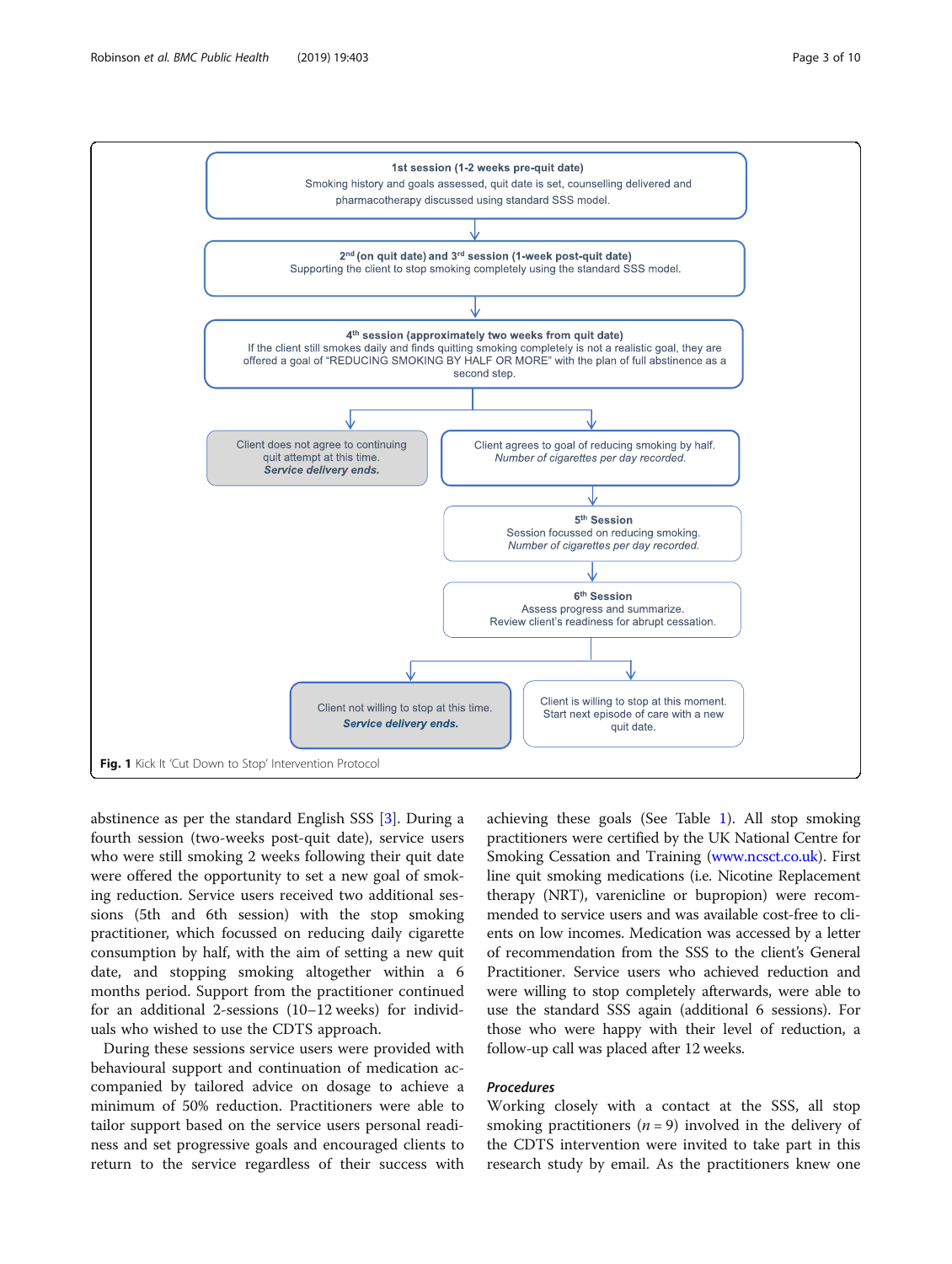<span id="page-3-0"></span>Table 1 Protocol for the 'Cut Down to Stop' Service

| Session                                                             | Description                                                                                                                                                                                                                                                                                                                                                                                                                                                                                                                                                                                                                                                      |
|---------------------------------------------------------------------|------------------------------------------------------------------------------------------------------------------------------------------------------------------------------------------------------------------------------------------------------------------------------------------------------------------------------------------------------------------------------------------------------------------------------------------------------------------------------------------------------------------------------------------------------------------------------------------------------------------------------------------------------------------|
| $1 - 3$<br>Standard SSS<br>Model                                    | • Discuss, explain and assess nicotine<br>dependency<br>. Explain CO-monitoring and take first<br>CO-reading<br>· Discuss options for medication<br>• Set a quit date<br>• Discuss withdrawal symptoms and<br>dealing with cravings<br>• Discuss main motivation to quit                                                                                                                                                                                                                                                                                                                                                                                         |
| 4<br>Clients who are<br>still smoking 2<br>weeks after quit<br>date | · Provide advice and guidance on 'Kick It'<br>CDTS intervention<br>• Assess client's goal to reduce tobacco and<br>establish readiness to change<br>• Advise on ultimate goal and benefits of total<br>abstinence<br>• Provide information on support and treatment<br>available<br>• Discuss withdrawal symptoms and dealing with<br>cravings<br>• Assess current smoking behaviour, clarify amount<br>smoked<br>• Look at previous attempts of reducing<br>• Explain approach and importance of thinking<br>about moving on to quit altogether<br>• Measure CO reading<br>Agree schedule to cut down<br>· Discuss preparation process and provide a<br>summary |
| 5                                                                   | . Review progress and confirm goals and agree<br>cut down schedule<br>Assess current smoking behaviour, clarify<br>amount smoked<br>• Confirm client has sufficient supply of quit smoking<br>pharmacotherapy (NRT, varenicline, bupropion) is using<br>enough of it, and understands how to use etc.<br>• Advice on changing routine and re-setting goal to<br>reduce consumption further<br>• Address tactics for managing smoking frequency<br>and pattern<br>• Measure CO reading<br>· Review readiness for abrupt cessation<br>• Develop commitment from client<br>• Discuss plans and provide a summary                                                    |
| 6                                                                   | • Check on progress<br>• Measure CO<br>. Review use of medication and supply with client<br>• Discuss withdrawal symptoms and dealing with cravings<br>• Discuss coping strategies for difficult situations with the<br>client<br>• Review gradual quitting program<br>• Discuss coping strategy with regard to any high risk<br>potential situations<br>· Discuss the transition to complete cessation, discuss<br>setting quit date<br>· Provide a summary                                                                                                                                                                                                     |
| 7+                                                                  | · Clients contacted 12 weeks after quit date to find<br>out how client is doing.<br>. Clients who have not succeeded with full session and<br>who are ready to set a quit date are offered an additional                                                                                                                                                                                                                                                                                                                                                                                                                                                         |

another and were used to discussing elements of service delivery as a group, they elected for a focus group discussion, although all participants were offered the option of an individual face-to-face or telephone interviews should they prefer. The focus group took place at the time and place set aside for their team meeting each

6 session of support.

month and lasted around 1 h and 40 min. The session was facilitated by a member of the research team with experience leading focus group discussions. All stop smoking practitioners agreed to participate in the study and provided written informed consent. During the focus group session, all practitioners were asked about their roles and responsibilities, any challenges in terms of addressing smoking with clients; their experiences of delivering smoking cessation interventions and the targets they meet, and what they thought of the new CDTS intervention in terms of the overall goal of smoking cessation.

All clients involved in the CDTS service were invited to participate in the study and 34 agreed to be contacted. Eligibility criteria included: being over the age of 18; being a smoker (> 1 cigarettes per day); currently making a quit attempt with a SSS and having not managed to achieve CO-validated abstinence during weeks two and four post-quit. Service users who had not been able to quit smoking, or who had reduced smoking but not achieved full abstinence, were eligible for the CDTS intervention. Both the service users and the stop smoking practitioner must also have both agreed to change the clinical objective from abrupt cessation to CDTS. Service users could be using varenicline, bupropion, NRT, e-cigarettes or no medication for their quit attempt at the time of enrollment. A total of five call attempts were made to each client before categorizing them as lost. Among those who were successfully reached, 22 agreed to take part. Telephone interviews were conducted with 18 clients ( $n = 7$  women, and  $n =$ 11 men). We were unsuccessful in reaching four clients who agreed to be interviewed. All client participants provided informed consent prior to the interview. Among participants, eight had substantially reduced their smoking, six participants had achieved abstinence and four were smoking at the same rate. Table [2](#page-4-0) provides a summary of the demographic characteristics of participants. During the interviews the participants were asked to talk about their smoking history, their most recent quit attempt and also reflect on the nature and quality of the service they received. A standardized interview guide with open-ended questions was used to conduct all interviews. Interviews lasted around 30 min.

# Analysis

The focus group proceedings and the majority of the interviews were audio recorded and transcribed. Two service users did not want to have their telephone interviews audio-recorded and the researcher made detailed notes during the interview, which were later incorporated into the analysis. Focus group and client interview transcripts were entered into NVivo [\[12](#page-9-0)]. Codes were identified from reading and re-reading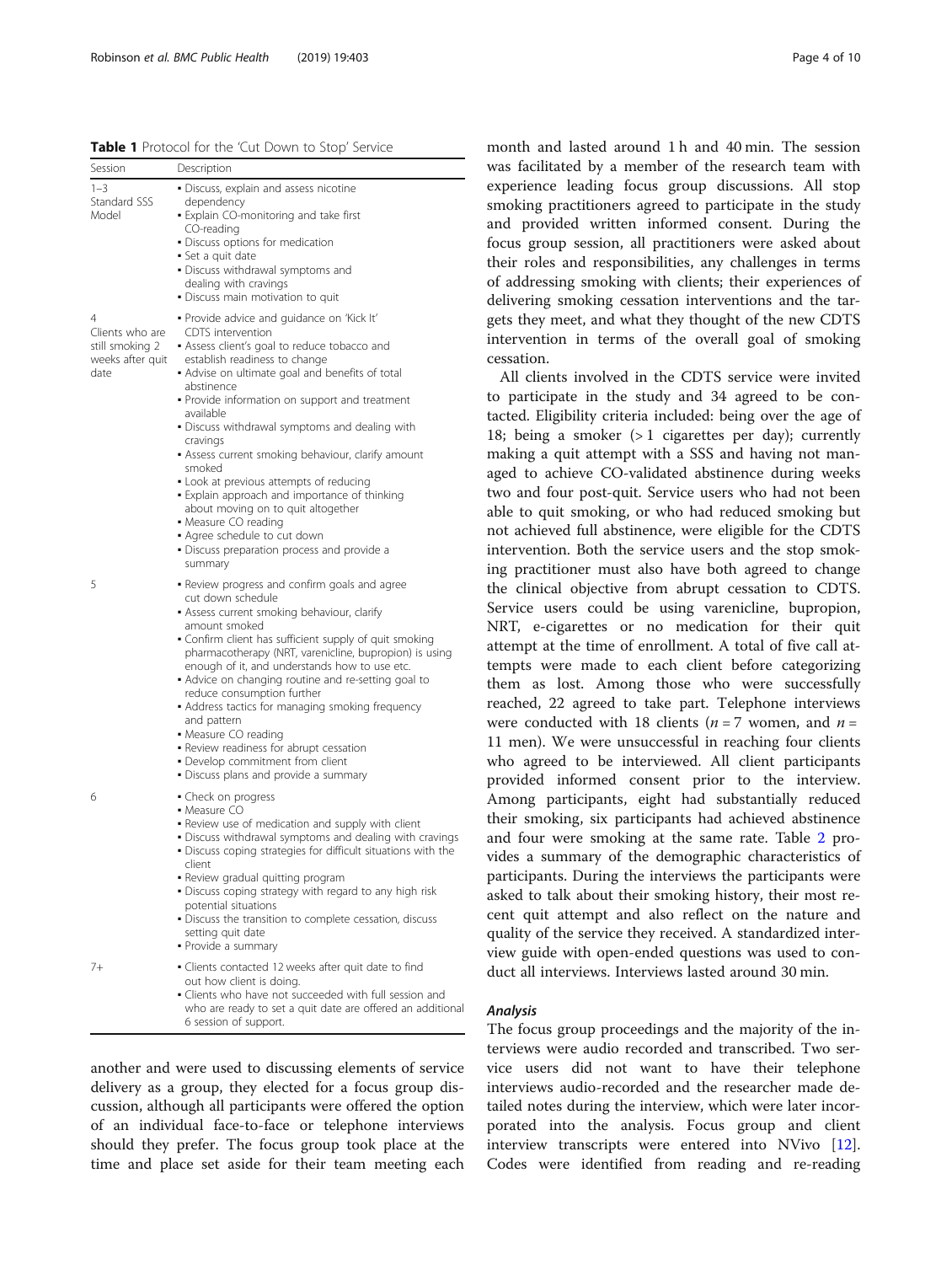<span id="page-4-0"></span>**Table 2** Age and sex of service users  $(n = 18)$ 

| Age / Sex | Male | Female   | Overall       |
|-----------|------|----------|---------------|
| $26 - 35$ | 2    | 1        | Β             |
| $36 - 45$ | 0    | $\Omega$ |               |
| $46 - 55$ |      | 1        | $\mathcal{L}$ |
| $56 - 65$ | 5    | 4        | 6             |
| Over 65   | 3    |          | 4             |
| Overall   | 11   |          | 18            |

transcripts, and these were refined and revised during the analysis. Node reports were produced and analyzed through: detailed reading; content-sub-coding; text extraction; grouping and re-grouping. Illustrative quotations were extracted and, in a next step, re-checked against analysis for the final step in data reduction [[12](#page-9-0), [13\]](#page-9-0). All transcribed data and notes were analysed and coded thematically. The initial thematic analysis report was produced for discussion and validation by the research team. This led to re-categorization of some data and development of additional content. Project team members also identified the most salient quotes from the thematic analysis.

## Results

By and large CDTS service users reported high rates of daily cigarette consumption and many had smoked for an extended period of time. Several service users described an initial hesitation about engaging with their service and their ability to quit. Both stop smoking practitioners and all service users were overwhelmingly positive about their experience with the CDTS intervention, regardless of whether or not the client had managed to quit by the end of the intervention. Clients reported that they had been supported to achieve as much as they possibly could at that time and those clients who were unsuccessful with quitting were positive about contacting the service for future quit attempts. Despite initial concerns amongst stop smoking practitioners that offering an intervention involving cutting down may reduce client's motivation and ultimate success with achieving full cessation, they felt that they were able to work with clients who would otherwise not have returned to the service and had assisted more clients to reduce or quit.

Two dimensions, time and relationships, were intertwined throughout the feedback received from both practitioners and all service users. Client participants reported that the CDTS intervention enabled them the time and support they needed to reduce and/or quit, and practitioners identified that the CDTS model enabled them to work with service users and give them the time they needed to change their smoking. We present the views and experiences of the clients and practitioners as seven overlapping and intersecting themes, summarized in Table 3.

# Theme 1: trust and extending existing relationships

Service users identified that existing relationships with the general practitioners who had referred them to the SSS underpinned the positive relationship that was then established between the SSS practitioners and service users. Relationships of trust between primary care staff and their patients appeared to greatly influence the willingness of patients to try to quit and to be referred to the SSS.

'…it's because of my illness, my doctor told me I must give up smoking because I might end up with heart problems… he recommended me to go the same day… and I made an appointment with give up smoking.' (Client #15, male, 56–65 years, reduced).

'My GP suggested it, and I've got a lovely GP, he suggested it and I was so ill at the time with this chest infection, I would have tried anything.' (Client #9, female, 56–65 years, quit).

The 'Kick-It' practitioners and service managers described how they had invested time motivating GPs, nurses and practice managers to refer clients who smoked. Ease of access and familiarity of venue was also mentioned by service users and something that encouraged them to contact the service.

#### Theme 2: personal relationships and empathy

Service users identified both the personal relationship that was established with their stop smoking practitioner had been important part of helping them persevere with their quit attempts over time. Several service users specifically identified the empathetic, non-judgemental advice and support received from

|  | Table 3 Summary of key themes |  |  |
|--|-------------------------------|--|--|
|--|-------------------------------|--|--|

| Theme                                                                             | Relationships | Time |
|-----------------------------------------------------------------------------------|---------------|------|
| 1. Trust and extending existing relationships                                     | X             |      |
| 2. Personal relationships and empathy between<br>clients and practitioners        | X             | X    |
| 3. Time for clients to engage at their own pace                                   |               | X    |
| 4. Setting progressive goals and building client<br>confidence                    | X             | Χ    |
| 5. Time to experiment with quit smoking<br>medication                             | Χ             | Χ    |
| 6. Flexibility and freedom to provide a client<br>centered service                | X             | X    |
| 7. Maintaining relationships & keeping clients<br>engaged in the quitting process | Χ             | X    |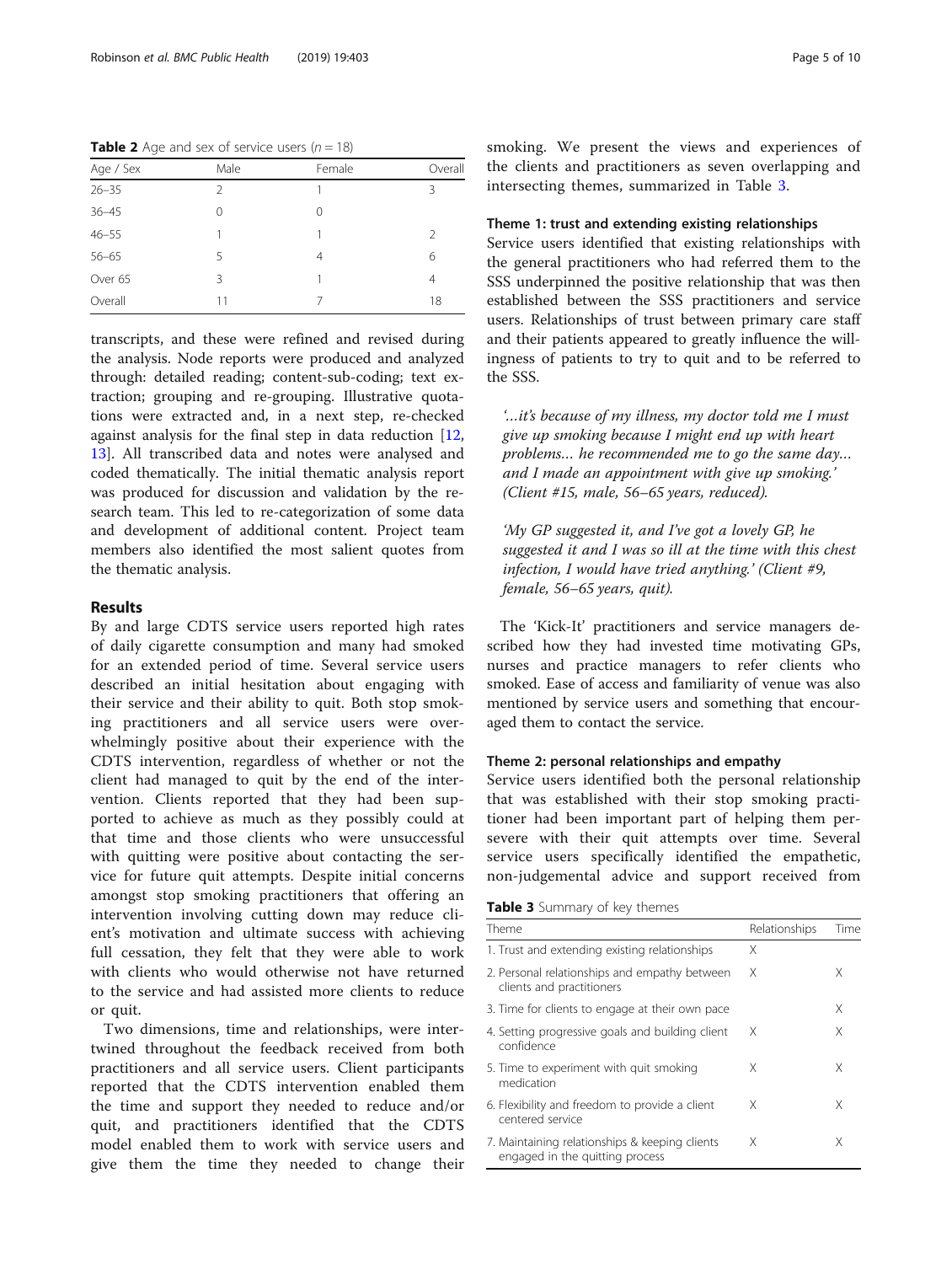the SSS practitioner as being key to effectively addressing both the initial hesitation and difficulty clients experienced as part of their quitting process. These positive relationships were identified as being key to service users remaining engaged in the quitting process.

'I do feel it is very, very important [relationship with practitioner] actually, because I just can't give up cigarettes and I want to give them up and so I need a lot of careful input. I must admit, I have received that…. but not in a bullying way, you know? 'Oh you must give up cigarettes! Oh they are bad!'… none of that. It has been very carefully put to me how to cut down and eventually give up. Just in a very slow paced approach which I have found very, very helpful'. (Client #12, male, 56–65 years, reduced).

'The smoking cessation practitioner had good empathy.' (Client #12, male, 56–65 years, reduced).

'I was quite apprehensive about the whole thing. I just kind of went there to find out a little bit more information. But when I met with, the first practitioner I saw she was extremely positive about the whole thing and she said, 'You know what? Just give it a go… you are not going to lose anything if it doesn't work the first time'. So she… sat me down, we made a plan… it just kind of went from there. It was building that relationship… I would make sure that I would see them once every week and just kind of catch up on how things are going, what stresses have happened during the week and how I was dealing with it and getting ideas from them how to deal with it….'. (Client #17, female, 26–35 years, quit).

"I'd had two very bad chest infections, I had COPD and plus these two chest infections (sighs) I couldn't breathe basically! So I had to get a bit of help and the lady there, she was a delight, she was so kind, she was so empathic." (Client #8, female, 65+ years, active smoking).

While some service users communicated they were comfortable seeing different stop smoking practitioners over time, others identified the importance of seeing the same stop smoking practitioner each week, noting the importance of being able to establish a trusting relationship with a single practitioner.

# Theme 3: time and flexibility for clients to engage at their own pace

Participants noted an appreciation for the additional time that the extended CDTS service gave them to make their quit attempt.

'I met with 'Kick It' service in the beginning but it took a while to actually stick!' (Client #17, female, 26–35 years, quit).

For example, one service user explained that he had periods of success and relapse over the 6 months of CDTS program and is currently smoking one cigarette a day and working with the practitioner who has been supportive throughout.

'…very helpful and understanding, which means we set targets and which obviously after two weeks I come back and my targets are not met… well my consultant is very understanding and very helpful and every time has tried to give support for me just to go from one to zero'. (Client #18, male, 65+ years, reduced).

Practitioners communicated their awareness that many of their clients were established smokers and would find it hard to quit, describing the magnitude of physical and mental effort required from some smokers in order to cut back on their smoking.

'You have to remember a lot of them are coming from the top of the mountain and they're looking down, 'Whoa, it's so far, I'm not going to be able to get it'. (Practitioner #03).

# Theme 4: setting progressive goals and building client confidence

Client's described setting progressive reduction goals over time to be very helpful to their ultimate ability to reduce or quit smoking, and the additional time enabled them to notice the difference:

'It's not feasible really to expect someone who's smoking fifty a day to suddenly cut them out… So she didn't suggest straightway cut out cigarettes completely… the idea is for me to stick to smoking ten cigarettes [a day]… and the next plan of that is to cut down to five'. (Client #12, female, 56–65 years, reduced).

'It's just really health-wise really … because I did manage to get down to eight or nine a day and over a week, at the end of the first week, I did, I don't know if it's psychological but I did notice a difference'. (Client #8, female, 65+ years, active smoking).

One participant described quitting as 'moving into new territory', communicating that even small successes were valued achievements. Despite her current lack of success in quitting as part of the CDTS, she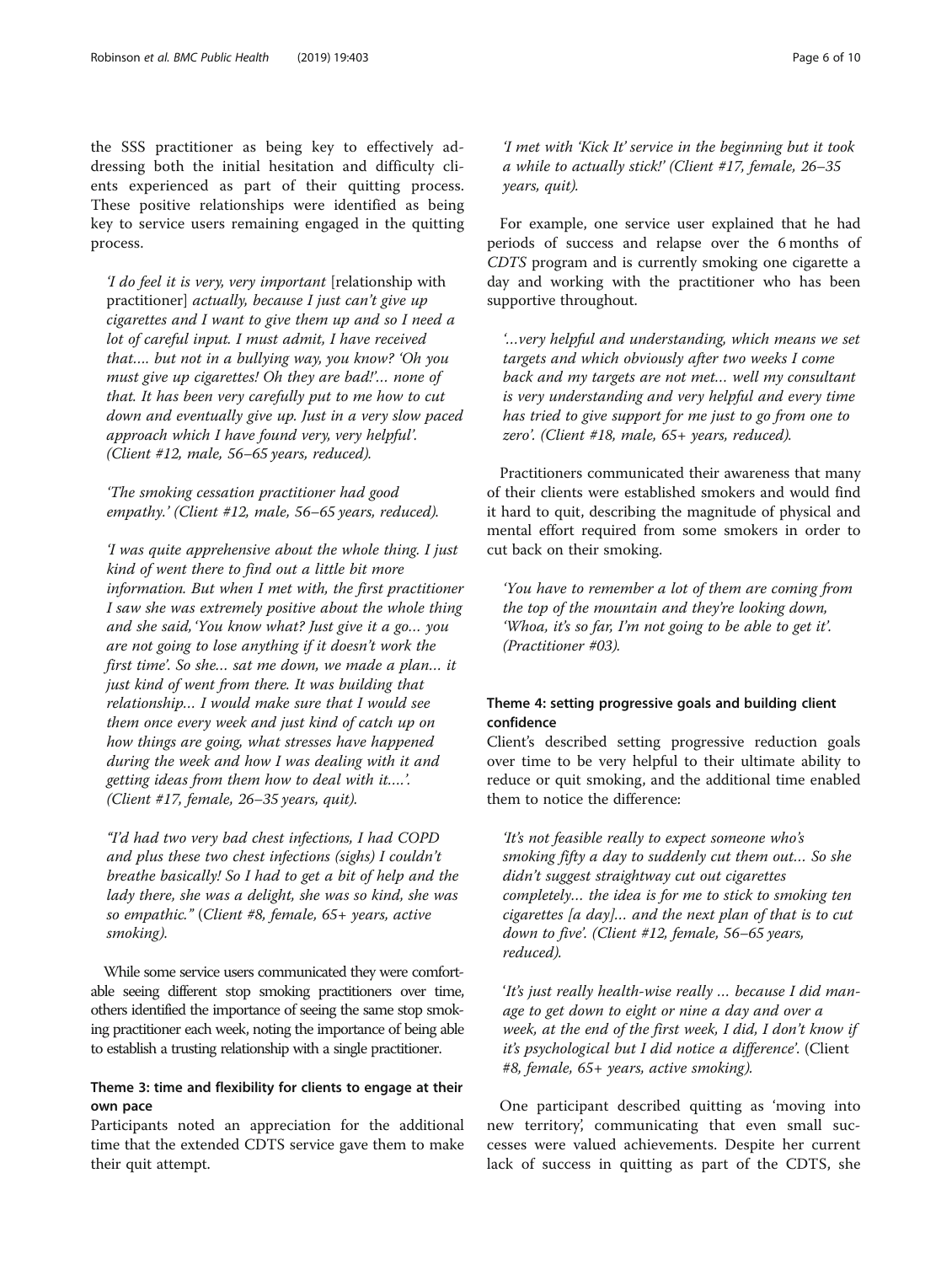indicated that she would consider seeking help from the service to reduce her smoking in the future.

'I didn't quit altogether, I just reduced, but it was like I was going in to new territory, you know? …on the quit date I managed to go six hours and that was a record for me you know? Six waking hours, I'm not talking about sleeping hours. I mean six waking hours and then I couldn't stand it any more… I'd consider doing the reduction thing again... trying reducing you know.' (Client #13, female, 56–65 years, reduced).

Others needed time to build up their confidence in their ability to achieve reduction targets and put a plan in place that worked for them. Practitioners identified it was helpful to know that if the first attempt failed that they would be able to continue to work with the client.

' Because they get that confidence and the practice [with quitting], and the medication as well, they start gaining that trust in, in the whole concept and they have that relationship with us by then'. (Practitioner #03).

'Yeah… when they've kind of slightly got down, kind of halfway, quarter way, and they're thinking, OK actually you know it's not as hard as I thought. It's not, OK maybe I can jump to quit. … But it maybe just takes longer, it's not in the six weeks, it's twelve weeks, it's eighteen weeks'. (Practitioner #02).

Theme 5: time experiment with quit smoking medications The additional time meant that practitioners were able to offer different nicotine replacement products to service users, who could discuss what worked and what didn't work and then try something else. Again, the on-going relationship with the practitioner and the understanding they showed underpinned their willingness to keep trying products:

'She was giving me different products... for example when she gave me chewing gum, I would have a problem with my teeth. And then she gave me a patch… and she gave me something to put under my tongue… and like every week it was different medication… she was very nice and she was very kind, and she was explaining everything to me.' (Client #15, male 56–65 years, reduced).

'I was offered the various products. So I was pleased about that.' (Client #12, male, 56–65 years, reduced).

Practitioners were aware that many service users had memories of past products that they felt had not worked, or had been told by family and friends to avoid. Practitioners knew that they needed to address any myths and concerns about products service users had tried in the past and also spend time to offer them alternative products if they did not work for the service user. Practitioners spent time talking to service users and this enabled them to establish trust and run through the different options available.

'…some of them heard bad opinions about them, so they say, oh yeah, these don't work … my friends told me they don't work. But then when it actually comes to the programme and they start using them, start practising with them, they actually see that some of them are not that bad and they actually help, so… it makes it more likely for them to come back.' (Practitioner #04).

# Theme 6: flexibility and freedom to provide a client centred service

An important element for practitioners was flexibility and the freedom to engage with service users in different ways. Practitioners appreciated the chance to work with service users over time and not simply terminate their contact with service users. The opportunity to quit over a longer period of time added to their sense of providing a client-centred service commenting about how they felt more comfortable being able to continue the relationship without having to set a quit date immediately.

'…we would then have that discussion with the client and say, look, you know, with this programme unfortunately we need to terminate it… What we added just to allow people to stay with us, choosing to see us without setting up quit date straight away.' (Practitioner #02).

'(quitting smoking)… would be my ultimate goal with anybody. But you know having the, having that flexibility and being able to say to somebody and you know, you know well done, you know, you've got this far, you've done that much, like that was fantastic…' (Practitioner #02).

# Theme 7: maintaining relationships and keeping clients engaged in the quitting process

The stop smoking practitioners at 'Kick It' were aware of the importance of keeping people engaged with the service and described how that they spent time ensuring that service users knew that even if they missed an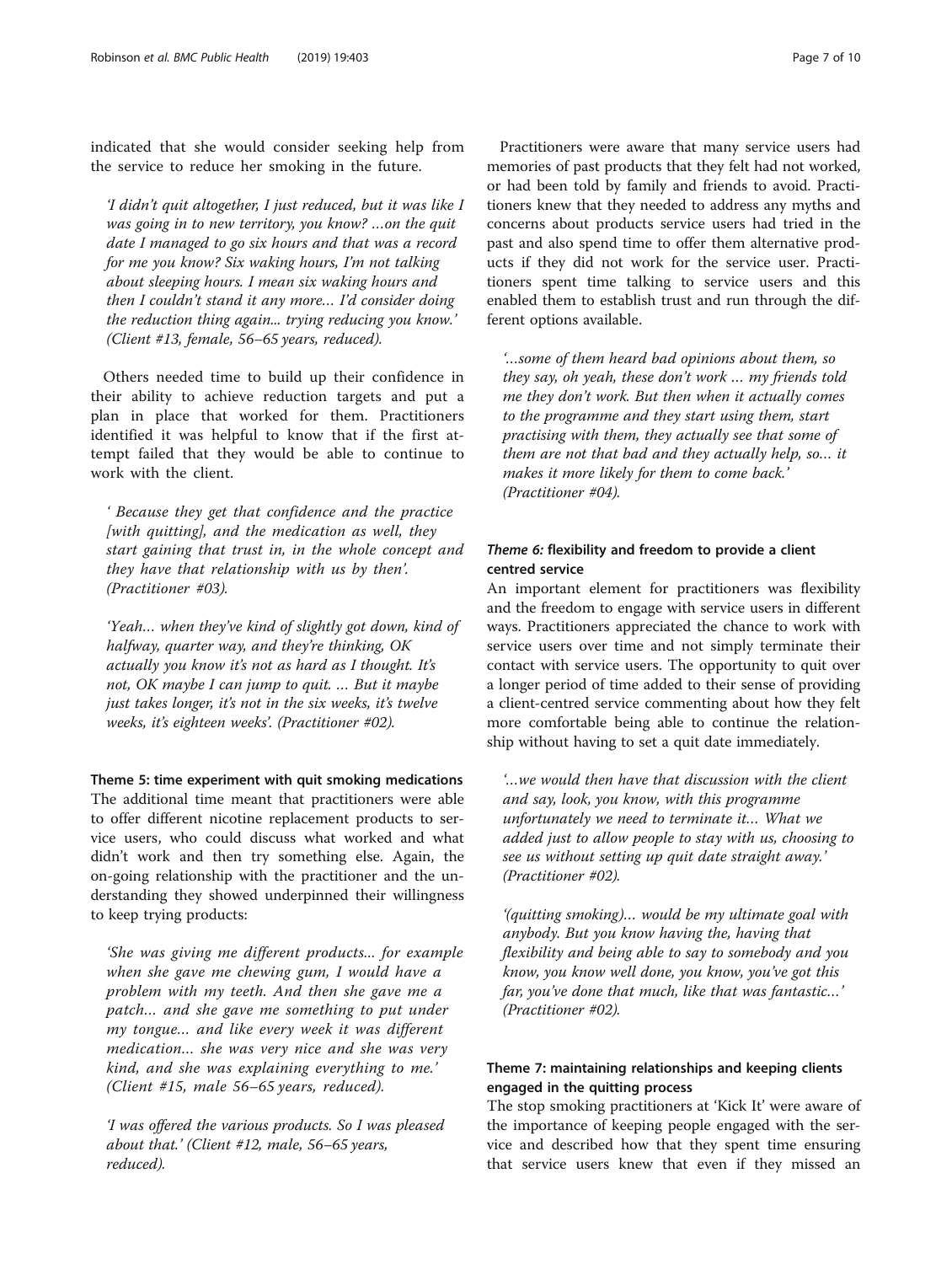appointment, or stopped coming for some time, they would be welcomed back. This was an explicit part of their conversations with service users who were aware that they need not to worry if they decided to take a break from the service:

'But of course the biggest test I guess is their attendance… I will keep chasing them you know and they say I can't, or I'm not ready, I say OK, then take a break but when you're ready come back, you know rather than feeling, oh I didn't go to that appointment, now I can't go back to see [name] ... I tell them just keep coming… rather than them thinking there's going to be an issue or something?' (Practioner #7).

Practitioners reported that following their experience in delivering the CDTS intervention they were now confident that they could use the time effectively to help service users reduce as a precursor to quitting, and by keeping them in the service, this would be more likely to happen.

Being able to keep going was also popular with the service users we spoke to. Both participants and practitioners did not feel the CDTS lead to poorer outcomes and rather allowed them to work with a group of clients that might otherwise have reengaged with the service.

'I'd stopped any attempts at quitting… and I went back to meet her [name of practitioner] again and that's when we started on the Champix… the minute I started taking Champix, you just kind of are put off by smoking… you end up putting them out and avoiding them and it makes you feel sick, so I ended up quitting I think before my quit date.' (Client #17, female, 26– 35 years, quit).

'I've got the suspicion that our quit rate won't be compromised as much because we will be bringing in people that normally wouldn't get engaged with the service, and by doing that, we actually expose them in the first place.' (Practitioner #02).

'Yeah. And then they come back to quit eventually.' (Practitioner #01).

## **Discussion**

This study was designed to examine the experiences and perceived value of the CDTS intervention from the perspective of both service users and stop smoking practitioners. The findings of this qualitative evaluation suggest that the introduction of an intervention that enables practitioners to continue to work with service users, who are finding it hard to quit within the current four-week post-quit timeframe used by the English SSS, represents a very positive experience for both service users and practitioners. Service users involved in the CDTS were still actively working to quit even if the short-term goal was to reduce smoking. During the period CDTS support was provided, some service users managed to quit and others reduced their smoking (often substantially) over months. Those who were still smoking were positive about the likelihood that they would use the service for future quit attempts. This suggests that such an extended intervention is an effective way of keeping people engaged with the SSS and increase the likelihood that they might re-engage in the smoking service for future quit attempts.

The two overarching themes, which emerged from our research, were the important role of time and relationships in enhancing client engagement and success with quitting. Clients highlighted that the relationship they formed with a particular stop smoking practitioner was key to their success. Likewise, the CDTS service offered more time for clients to prepare and set progressive goals to reduce their smoking. Over the increased timeframe, practitioners were able to work with clients to try different quit smoking medications to find the support that worked for them, and at the same time addressing any concerns, experiment. The CDTS model was felt to be helpful in building service user confidence and avoiding the stigma and potential alienation of a 'failed' quit attempt [[6](#page-9-0)].

Others have also reported promising findings in terms of the use of gradual cessation (CDTS) in research settings. A recent Cochrane review identified 24 studies which tested interventions to help tobacco users cut down the amount smoked with or without pharmacotherapy and reported a positive effect on reduction in cigarettes smoked per day as well as the likelihood of ultimately quitting smoking [[10](#page-9-0)]. Use of NRT versus placebo also significantly increased the likelihood of ultimately quitting smoking and one trial reported on the use of bupropion and varenicline to assist with smoking reduction [[10\]](#page-9-0).

#### Implications for practice

The empathetic and supportive approach used by stop smoking practitioners during CDTS intervention was reported as key to keeping service users engaged and working towards quitting. This is consistent with other published studies, which have looked at the important factors related to engaging tobacco users in quitting. Past research into the reasons why some people do not stop smoking suggests that impulsiveness; social-economic environment and personal crises as well as personal smoking history are critical factors [\[14](#page-9-0)–[17](#page-9-0)]. A systematic review from the Cochrane collaboration identified that while the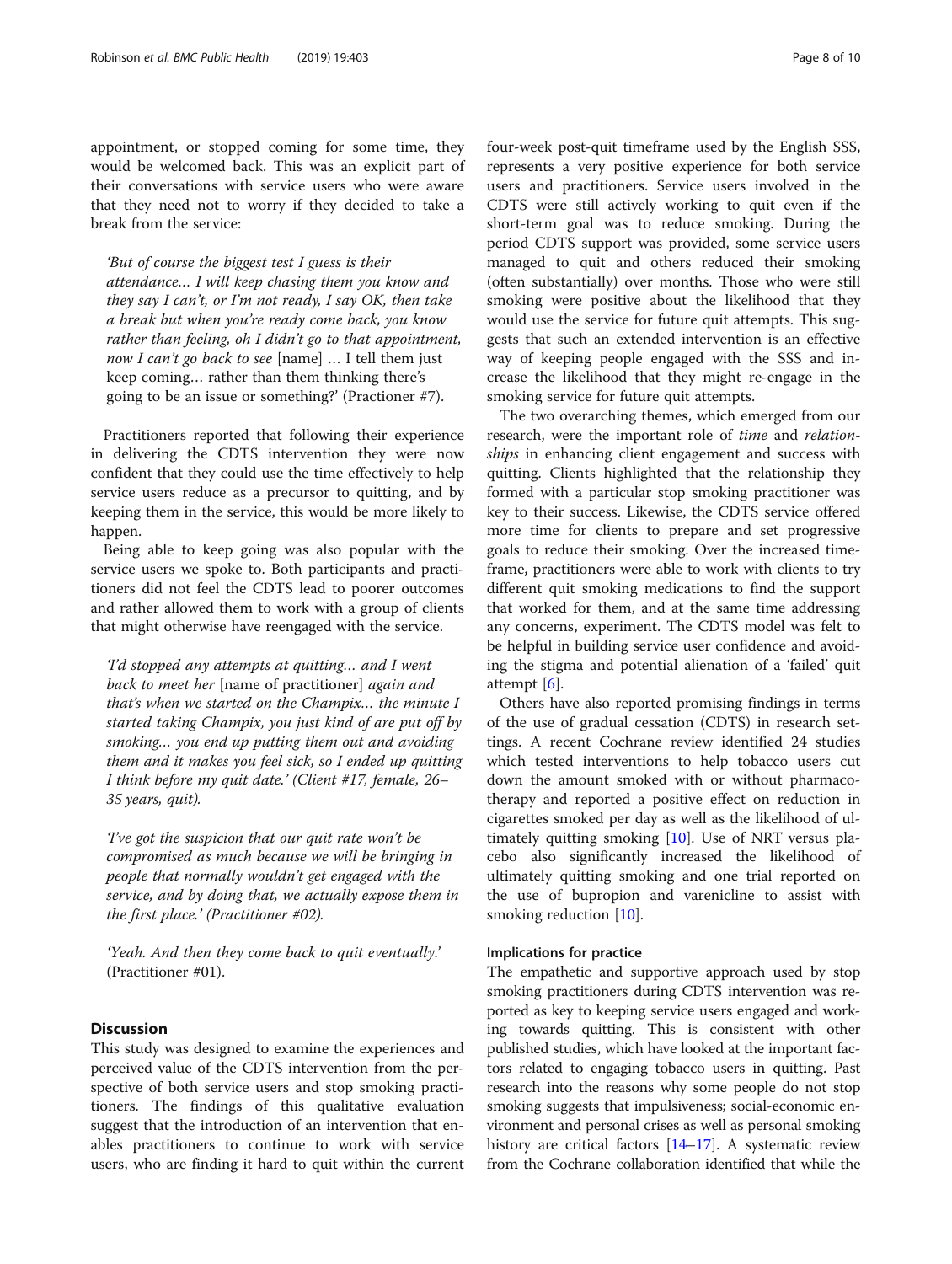evidence was limited, three factors are associated with successful recruitment and engagement with smokers to assist them to quit: 1) personal, tailored interventions; 2) recruitment methods that are proactive in nature; and 3) more intensive recruitment strategies (i.e., those strategies that require increased contact with potential participants) [[18](#page-9-0)]. The nature of the delivery of motivational messages as part of supporting smokers to quit is known to influence the effectiveness of the therapeutic relationship between practitioner and client and boosting motivation is an evidence-based behaviour change technique [\[19](#page-9-0), [20](#page-9-0)].

While the content of the intervention and getting the right advice are essential factors, both when and the way in which the advice is delivered appears to be important. So, the timing, tone and manner in which the intervention is delivered can make the difference between successful and unsuccessful engagement of a smoker with a smoking cessation service [[21](#page-9-0)–[23\]](#page-9-0). These findings communicate the important element of the personal and the social aspects of quit smoking support, and highlight the importance of relationships between stop smoking practitioners and potential quitters in the recruitment and retention of people to services. The CDTS intervention pilot tested in this study addresses the need for some service users to have a specialist service that is person-centred and works with individuals using a flexible and responsive plan that is focussed on building relationships with clients that are enduring over time.

Continuity of service, in particular the ability to work with the same practitioner, is valued by clients and can underpin successful outcomes for some clients. While continuity of a therapeutic relationship over time is important to some people, and may be compromised if they are unable to see the same practitioner, for others it is more about continuity in terms of the approach to service delivery, which was characterized as positive and enabling.

In order to engage a larger group of individuals, the criteria for accessing CDTS could be adjusted to include those who start smoking again with 4 weeks of their quit attempt. Concerns raised by practitioners in terms of viewing the CDTS as a second step for clients who fail versus a stand-alone service should be further examined, and a review of the medication that clients and advisors feel is efficacious in terms of supporting a more gradual sustained quit attempt. Some practitioners communicated a conern that offering clients the CDTS may adversely affect their performance outcomes which are specific to 4-week quit rates. It would be important for service planning to include a method for ensuring performance indicators are aligned with new approaches to service delivery in order not to create disincentives.

## Study limitations

Our study findings should be interpreted in light of its limitations. This qualitative study is limited to providing insight about the perceptions and reported experiences of nine practitioners and 18 client informants from one SSS in England, and these findings are not generalizable. Specifically, not all clients involved in the CDTS service agreed to participate in the interview process and as such study participants could be those respondents with a more positive experience using the service. Likewise a larger evaluation of the CDTS service examining quantitative outcomes such as reduction in cigarettes smoked, cessation rates, rates of client re-engagement may add to the findings of this qualitative study.

# Conclusions

Service users and practitioners involved in the pilot testing of the CDTS were positive about their experience and felt it increased the odds that the clients would cut down or quit, as well as, reengage with the SSS for future quit attempts. The additional time, flexibility provided to clients, empathetic relationships and progressive goals setting offered to CDTS services users were important factors to the service's success and client satisfaction. Smokers who are not successful with quitting may benefit from the option of using a CDTS intervention. The findings of this pilot study have the potential to inform decision-making regarding the value of the CDTS approach for the English SSS and cessation services worldwide.

#### Abbreviations

CDTS: Cut Down To Stop; NHS: National Health Services; NICE: The National Institute for Health and Care Excellence; SSS: Stop Smoking Services

#### Acknowledgements

We are grateful to the staff and clients of Kick-It Stop Smoking Service, provided by healthy lifestyle organisation Thrive Tribe', for supporting this project and to Andy Emerson, Magdalena Przybyla, and Weronika Reed for their assistance.

#### Funding

This study was funded by an unrestricted educational grant from Pfizer Ltd. The organisation had no role in the design of the study, or data collection and analysis, nor in the interpretation of the data or the writing of this manuscript.

#### Availability of data and materials

The qualitative datasets generated and/or analysed during the current study are not available on a public repository as consent for this purpose was not sought by participants. Researchers interested in accessing this data may contact the corresponding author.

#### Authors' contributions

JR and AM conceived the study and oversaw protocol design and execution. RH and JR conducted the interviews and focus groups and JR coded and conducted initial thematic analysis of qualitative data. SP revised the initial draft of the paper. All authors assisted in second stage of thematic analysis and made a major contribution to writing the manuscript. All authors read and approved the final manuscript.